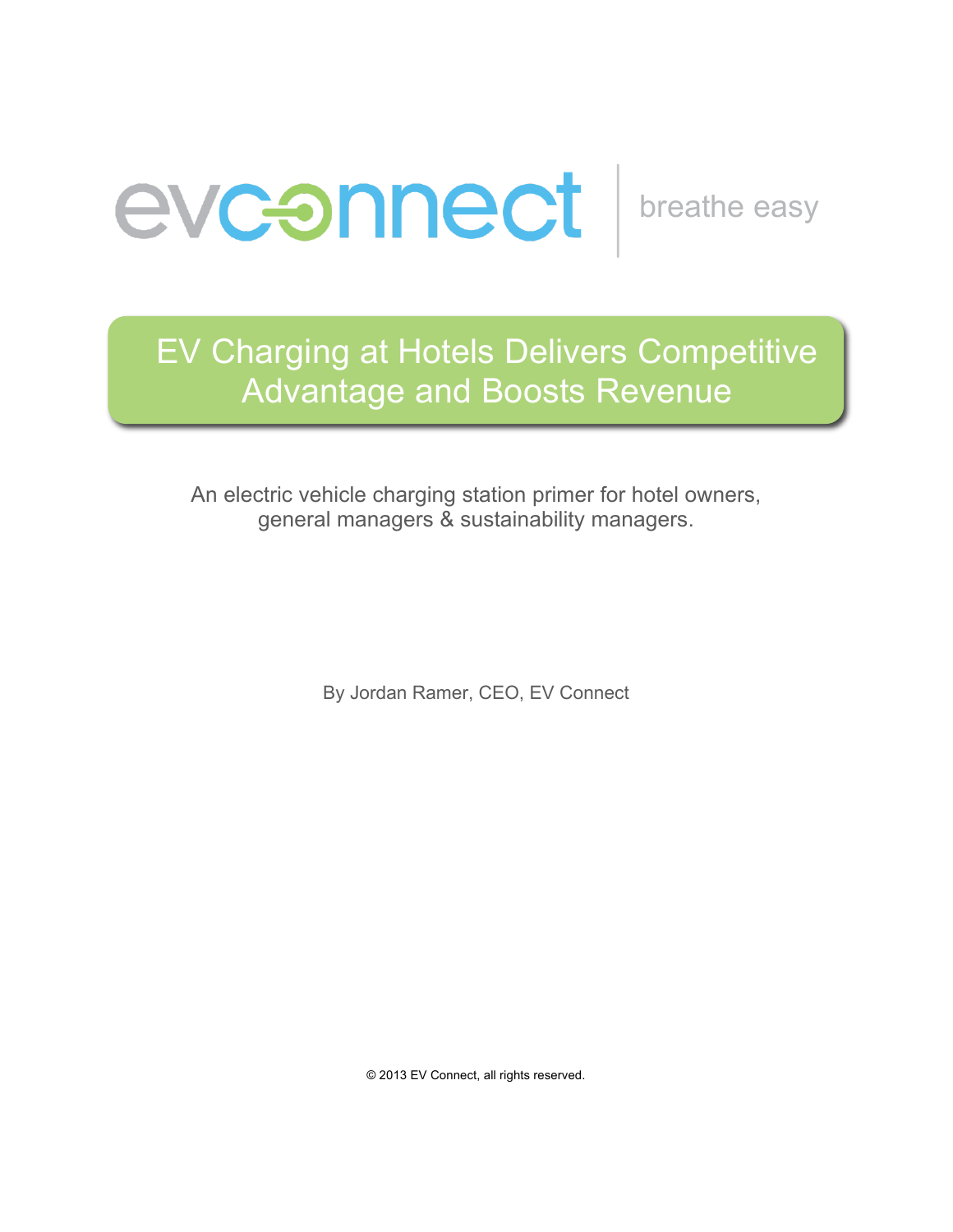# **Table of Contents**

| EV charge stations allow you to partner with entities that can funnel guests to your hotel 3<br>EV Connect, Inc, is the Full-Service, One-Stop Shop for Your Hotel EV Charging Needs  9 |  |
|-----------------------------------------------------------------------------------------------------------------------------------------------------------------------------------------|--|
|                                                                                                                                                                                         |  |
|                                                                                                                                                                                         |  |
|                                                                                                                                                                                         |  |
|                                                                                                                                                                                         |  |
|                                                                                                                                                                                         |  |
|                                                                                                                                                                                         |  |
|                                                                                                                                                                                         |  |
|                                                                                                                                                                                         |  |
|                                                                                                                                                                                         |  |
|                                                                                                                                                                                         |  |
|                                                                                                                                                                                         |  |
|                                                                                                                                                                                         |  |
|                                                                                                                                                                                         |  |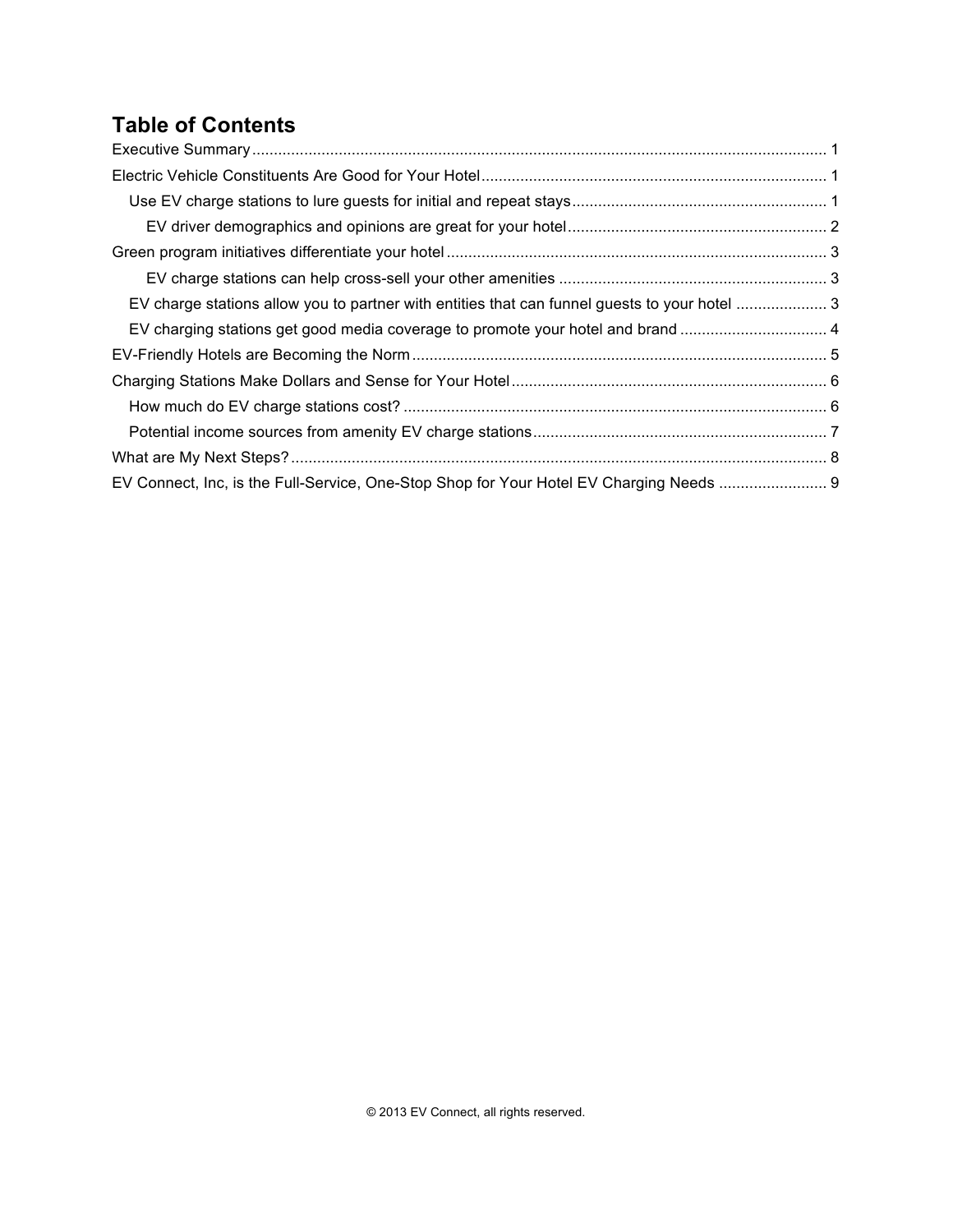# **Executive Summary**

This white paper is for hotel professionals who want to understand how offering charging station amenities to electric vehicle (EV) drivers will benefit their company. It is written to give you a fundamental understanding of this topic and to help you determine if deploying EV charge stations would deliver the return on investment to make it worth your while.

This paper begins by discussing how and why implementing charging stations will help you attract guests. Next, you'll learn how green initiatives in general, and charging stations in particular, can help differentiate your hotel in a competitive environment. And while these topics are essential to an EV charge station amenity primer, no discussion would be complete without touching upon the costs and potential revenues they could bring to your hotel(s). Finally, we suggest viable next steps to help you answer the question, "Is a hotel-branded network of car battery chargers an amenity I should offer, and if so, how do I economically implement one?"

## **Electric Vehicle Constituents Are Good for Your Hotel**

The implementation of green programs has taken root in the hospitality industry. Initiatives to reduce laundry service (linens and towels), water usage, and alternative renewable energy (e.g. solar) have become commonplace at hotel chains around the world.

And just as the green revolution has found a home in your industry, it has permeated the consciousness of many of your guests and prospective guests. That passion has filtered its way down to their choice of transportation, whether travelling on business or for pleasure. Increasingly, that choice includes the purchase or rental of a plug-in hybrid or electric vehicle. And in order to conveniently use these vehicles, drivers need access to EV chargers.

#### **Other names for EV charge stations:**

- $\triangleright$  car battery charger
- $\triangleright$  car battery charging
- $\triangleright$  electric vehicle charger
- $\triangleright$  charger for electric car
- $\triangleright$  EV charger
- $\triangleright$  electric vehicles charging stations
- $\triangleright$  EV charging station
- $\triangleright$  electric car charger station
- $\blacktriangleright$  automotive battery charger

Ø **EV car charging stations**

 $\triangleright$  EV charge stations

#### **Still, why should you care or bother to implement**

**electric vehicle charging stations?** Because, quite simply, this amenity is valued by your hotel's stakeholders (see Table 1 below).

| You are a hotel                                                           | Your constituents are                                                           | Your benefits are                                                                                                                                                                                                                        |  |  |  |
|---------------------------------------------------------------------------|---------------------------------------------------------------------------------|------------------------------------------------------------------------------------------------------------------------------------------------------------------------------------------------------------------------------------------|--|--|--|
| Property/Franchise<br>Owner, General Manager<br>or Sustainability Manager | Guests/prospects<br>Partners (rental car<br>agencies, travel entities)<br>Media | Boost quest satisfaction<br>Increase occupancy rate and/or visitations<br>Differentiate your hotel from your competitors<br>Increase RevPAR (boost receipts of<br>bar/lounge/restaurant/spa)<br>Enhance & promote a positive brand image |  |  |  |
| Table di Ilatal FV abavoing atation program constituente and banafita     |                                                                                 |                                                                                                                                                                                                                                          |  |  |  |

*Table 1: Hotel EV charging station program constituents and benefits.*

## **Use EV charge stations to lure guests for initial and repeat stays**

It's no secret to you that the downturn in the economy lingers. You see it in your receipts and your executives pressure you to do something about it. Perhaps you've been subject to conversations urging you to beef up your marketing and to find creative ways to boost occupancy and RevPAR.

One creative solution to these challenges is to deploy electric vehicle charging stations. As you'll see below, this amenity is attractive to guests and potential guests, as well as valuable partners that can refer guests to your location(s). And of course, the positive media attention this green amenity can garner is a very low-cost way to promote your hotel(s).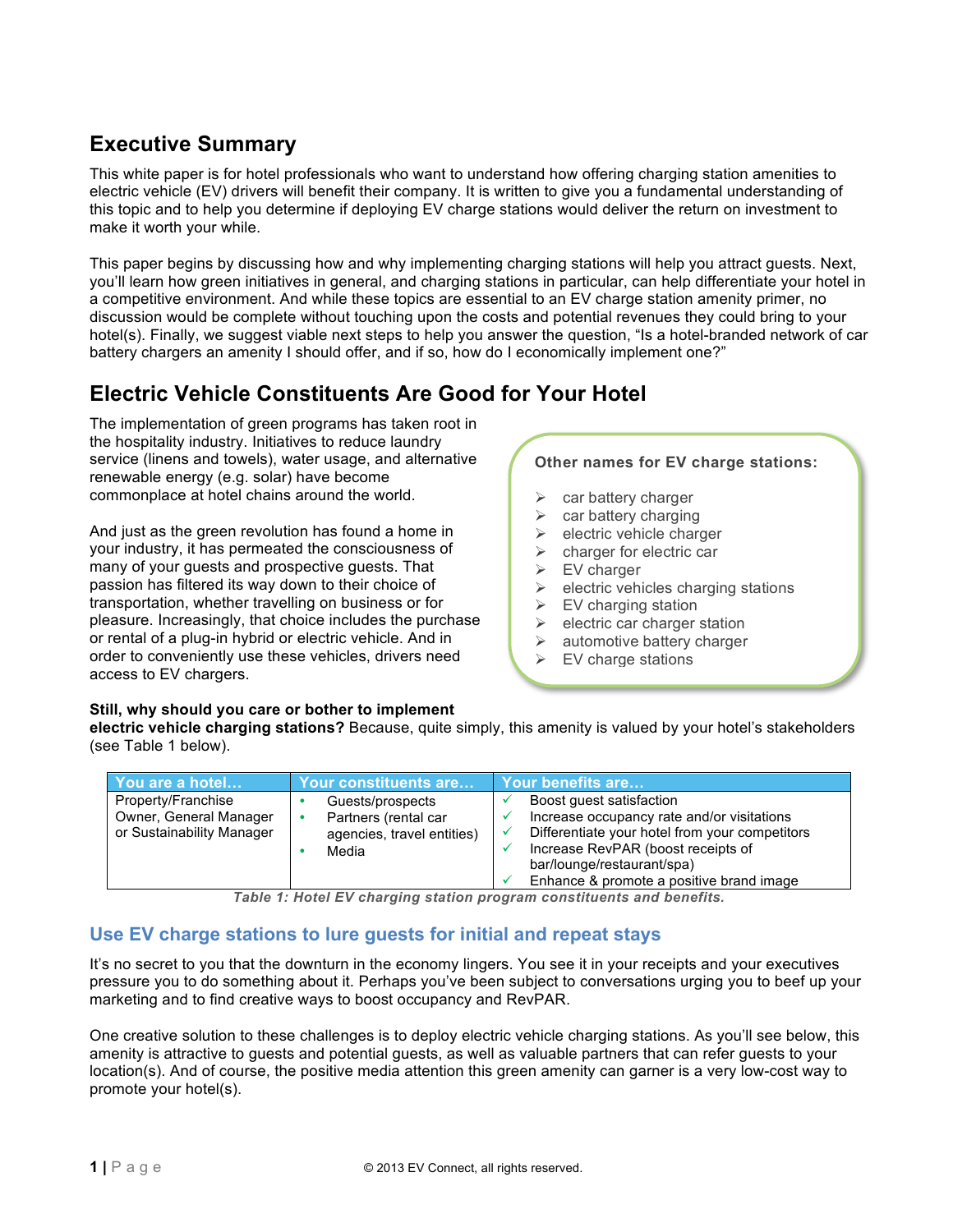This is not an academic exercise. There are real benefits and potential revenues that can come from the installation of car battery chargers as the section titled "Charging Stations Make Dollars and Sense for Your Hotel and Green Strategy" below explores.

#### **EV driver demographics and opinions are great for your hotel**

A recent national survey of consumer attitudes toward, and usage of, electric vehicles revealed favorable demographics for hotel operators.

| ∣ Demographic ˈ         | <b>EV Survey Respondents</b> | <b>U.S. National Statistics</b> |
|-------------------------|------------------------------|---------------------------------|
| Median Household Income | \$108.624                    | \$51.914                        |
| 4-year degree or higher | 77%                          | 28%                             |
| Median Age              | 46                           | 37                              |

*Table 2: Electric Vehicle Survey Panel demographic summary.***<sup>1</sup>**

Moreover, the majority of respondents stated that "either global issues [90%], like oil dependence or environmental factors, or personal benefits [81%], like convenience and fuel cost savings, were what initially piqued their interest in EVs."2

From this we can draw a number of conclusions. A median household income in excess of \$100,000 suggests that respondents are working professionals who, at the least, may travel from time to time on business. Moreover, that level of income hints at prospective guests who are more likely to have disposable incomes available to enjoy vacation stays at your hotel(s.)

Given that "global issues" were cited by 90 percent of respondents as a motivation for their interest in EVs, it's logical to conclude that this demographic is quite green- and eco-minded. A Travelocity survey sheds some light on how "green-minded" travelers decide which hotels to patronize.

| <b>Percent of Respondents</b> Say that |                                                                                |
|----------------------------------------|--------------------------------------------------------------------------------|
| 69%                                    | they are very likely to participate in a green hotel's green program.          |
| 65%                                    | green ratings influence their selection (travel) when prices are the same.     |
| 11% [motivated by green!]              | green ratings influence their selection (travel) when prices are not the same. |
| n/a                                    | have average annual household income of \$50,000+.                             |
| 75% l                                  | have a bachelor degree or higher.                                              |

*Table 3: Green Travelocity customers and their attitudes toward green hotels.*<sup>3</sup>

Those customer insights support the conclusion that a hotel's green rating influences actual booking behavior by eco-minded travelers. There's also anecdotal evidence to suggest that the deployment of car battery chargers can sway the hotel choice of EV owners. The following forum post by a Tesla Model S owner captures this sentiment:

"The people currently buying the Tesla Model S are a fairly affluent (and probably influential crowd). So the question I have is what can we do as early adopters to encourage hotels (and preferably entire hotel chains) to install more EV charging stations?

*The main point I would like to impart on them [hotel managers] is that they will lose my business if another hotel in their area offers EV charging, and they don't* [emphasis added]**."** <sup>4</sup>

 <sup>1</sup> Electric Vehicle Survey Panel: "A national Study of Consumer Attitudes Toward & Usage of EVs," Electric Vehicle Information Exchange, November 2012, p. 9. Summary report last accessed 04-11-13 at https://evix.com/files/EVIX%20Survey%20Panel%20-  $\frac{\%20\text{T}}{2}$  Ibid, p. 11.

<sup>3 &</sup>quot;Green Travelers by the Numbers, Demographics of the Travelocity Eco-Friendly traveler." Last accessed 04-11-13 at http://www.where.ca/blog/check-<br>intervelocity-the-on-green-travel/attachment/travelocity/.

Posted by "PureAmps" on Tesla motors forum site, posted: 12-05-2012, 08:32 PM. Last accessed on 03-21-13 at http://www.teslamotorsclub.com/showthread.php/11625-Hotel-EV-Charging-Station-Installations.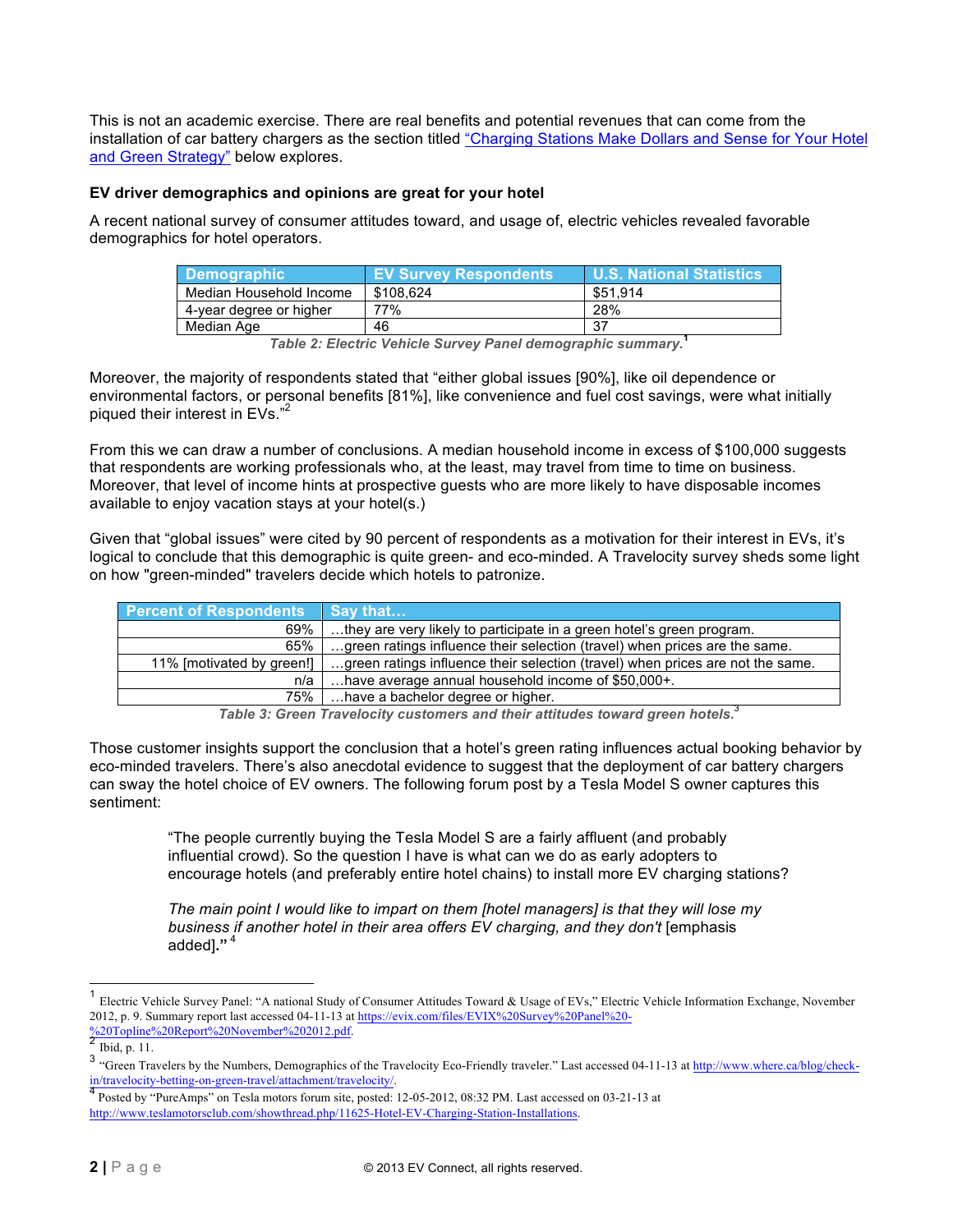Another example of earning loyalty by providing an EV charging station comes from a CNN article:

"Andy Wood, who bought an electric vehicle, or EV, to help the environment, makes a special effort to support businesses that provide him 'free gas.'"

"I go out of my way and plan my trips around public charging stations. You're helping me ... so I'm paying you back with my loyalty and spending my business there."

#### **Green program initiatives differentiate your hotel**

The Travelocity survey cited above showed that being a green hotel is important and influential in the decisions of potential guests. They are not alone in this belief.

Travelweekly.com observed that the trend in travel buyers' green consciousness had become so pervasive as to motivate Sabre (largest operator of global distribution software) to launch its Eco-Certified Hotel Program.<sup>6</sup> Thus, prospective guests can use "eco-friendly" as a search parameter on Sabre booking systems.<sup>7</sup>

Travelocity has its own Green Hotel Directory filled with 4,700 eco-friendly hotel listings.<sup>8</sup> Interestingly, the same article noted that hotels listed on Travelocity's Directory receive a 94 percent customer-satisfaction rating compared to 83 percent for other hotels.

So clearly, a green rating helps to differentiate your hotel among your peers in terms of not just bookings, but potentially, in terms of your all-important customer-satisfaction ratings.

#### **EV charge stations can help cross-sell your other amenities**

Even if EV-driving guests don't book a night with you, there's support that EV charge stations can earn revenues in indirect ways. Specifically:

> "Because public EV charging station locations show up on the internet and on devoted mobile apps, touring *EV owners can make use of a hotel's bar or restaurant [or spa!,* emphasis added] *during the three to four hours it takes to charge the vehicles*." <sup>9</sup>

This amenity holds particular promise for hotels with local EV owners. By giving them low-cost "gas" you'll earn good will from them. And by delivering a fine service experience to them at your bar/restaurant/spa, their firsttime visit could turn into repeat business and ultimately, a local "staycation" booking or two at your hotel or chain.

## **EV charge stations let you to partner with entities that can funnel guests to your hotel**

Many American enterprises have aggressively bought into the green culture growing worldwide. And your hotel can take advantage of that by partnering with these entities. Take the case of rental car companies. Household brands like Hertz, Avis and Enterprise all offer plug-in hybrid electric vehicles and/or electric vehicles to their customers. Thus, they have expanded their fleets to appeal to drivers' desire to save money on gas, to try out the new EV technology<sup>10</sup> (non-EV car owners), and to be more environmentally conscious.<sup>11</sup>

Hertz in particular has bought into EV technologies, going so far as to throw its considerable resources behind its EV program. To date, it has expanded EV fleets to ten cities across three continents. <sup>12</sup> And the firm's EV

l

 $\frac{1}{6}$  Holly Yan, CNN, "<u>Public charging stations fuel desire for electric cars</u>," updated 9:52 AM EDT, Wed October 24, 2012.<br>
King, Danny, "Hotel operators step up their green initiatives," March 6, 2012, travelweekly

 $\frac{8}{8}$  Ibid.<br> $\frac{8}{9}$  Ibid. 9 Myers, Peter (Reuters), "Electric car charging stations are the new, new thing for hotels," Dec 26, 2012 5:37 am.

<sup>&</sup>lt;sup>10</sup> Berman, Brad, "A Guide to Hybrid Car Rentals," hybridcars.com, September 4, 2008. Last accessed 03-21-13 at http://www.hybridcars.com/car-rentals-<br>go-hybrid/.<br>The table Mathematics of the contract of the contract of t

Electric Vehicle Survey Panel, ibid, p. 11.

<sup>12</sup> http://www.hertzlivingjourney.com/smart-mobility/smart-mobility-choices. Last accessed 04-12-13.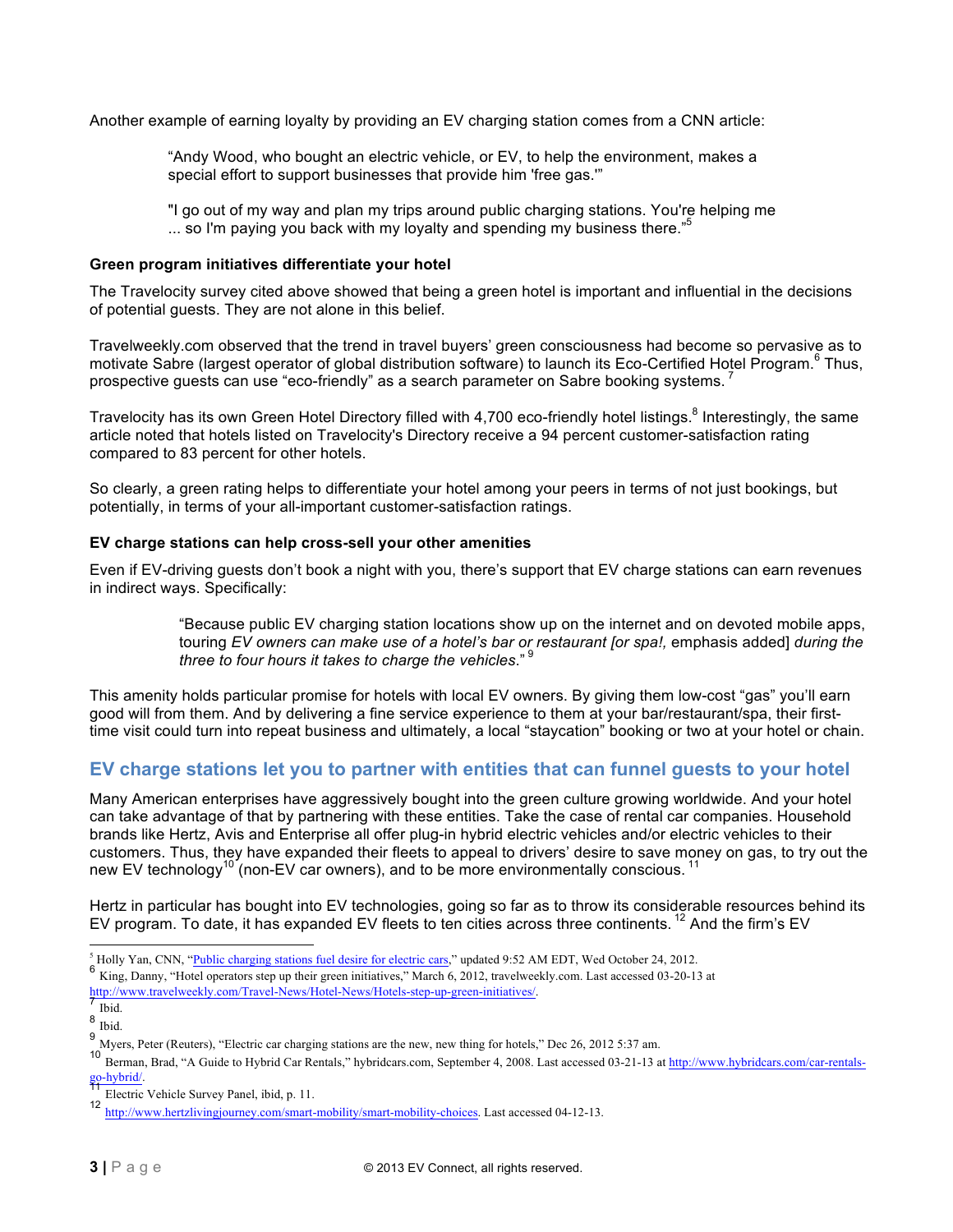program has become a crucial part of Hertz' commitment to sustainability as exemplified in its green vision, titled *Living JourneyTM*. 13

Hertz executives recognized early on that their customers require car battery charging to make their EV/hybrid rentals a positive experience. Consequently, they instituted a program to partner with hotels that offer electric vehicle charge stations. As early as 2010, for instance, Hertz entered a partnership agreement with Starwood Hotels & Resorts Worldwide, Inc.<sup>14</sup> That's good news for hotels because it's clear that Hertz executives view these partnerships as a strategic imperative.

> **"Hertz's partnership with Starwood is a natural step in the development of our Global EV program** [emphasis added]," said Mark P. Frissora, Hertz Chairman and Chief Executive Officer. "As we expand our EV network, we are providing drivers with point-topoint access to EVs and EV charging stations. Our relationship with Starwood provides guests from all over the world with access to the future of mobility."<sup>15</sup>

Implementing charge stations at your hotel may give you the opportunity to team up with valuable partners who will add you to their list of trusted EV-friendly locations.

## **EV charging stations get good media coverage to promote your hotel and brand**

There's no denying that "green" is a hot buzzword right now. And whatever is hot and important to readers is what journalists write about. If your hotel has already deployed green initiatives, you've probably experienced this effect personally with mentions in your local, or even possibly, the national media.

Hence the deployment of EV charge stations is a great opportunity to pitch stories to your local newspaper/TV stations or to your national PR contacts if you have multiple properties. Green articles about you are a low- to nocost way to deliver more brand impressions to your guest prospects.

Hoteliers are already taking advantage of this. Marriott, for example, is not shy about touting its commitment to sustainability in general and charging stations in particular.

> "… we want to support our guests who are making electric vehicle choices," said Rob Bahl, Marriott's vice president of engineering and facilities for the Americas. "*Adding EV charging stations is just one of Marriott's initiatives supporting our 'Spirit To Preserve' environmental efforts* [emphasis added]**.**" 16

Here are just a few of the story headlines that journalists wrote about Marriott's deployment of charging stations:

- "Marriott Waikiki Beach Hotel Gets EV Commercial Charging Station," at Softpedia.com.
- "Nearly 25 electric vehicle charging stations available at Marriott hotels...," at Hospitalitynet.org.
- "Electric Vehicle Charging Stations Available at Marriott Hotels," at Exectravel.com.

Add to that the many references cited in this publication and you can see that this topic is popular among journalists.

 <sup>13</sup> http://www.hertzlivingjourney.com/. Last accessed 04-12-13.

<sup>&</sup>lt;sup>14</sup> "Hertz and Starwood Hotels & Resorts Partner on Electric Vehicles: Partnership Accelerates the Buildout of the EV Network and Delivers the Future of Mobility to Consumers Today," Hertz Press Release, Monday, December 6, 2010. Last accessed 04-12-13 at http://phx.corporateir.net/phoenix.zhtml?c=205461&p=irol-newsArticle\_Print&ID=1504589&highlight=.<br>15 Ibid.

<sup>16</sup> "Marriott Gets the Power!," Marriott Press Release, September 1, 2011. Last accessed 04-12-13 at http://news.marriott.com/2011/09/marriott-gets-thepower.html.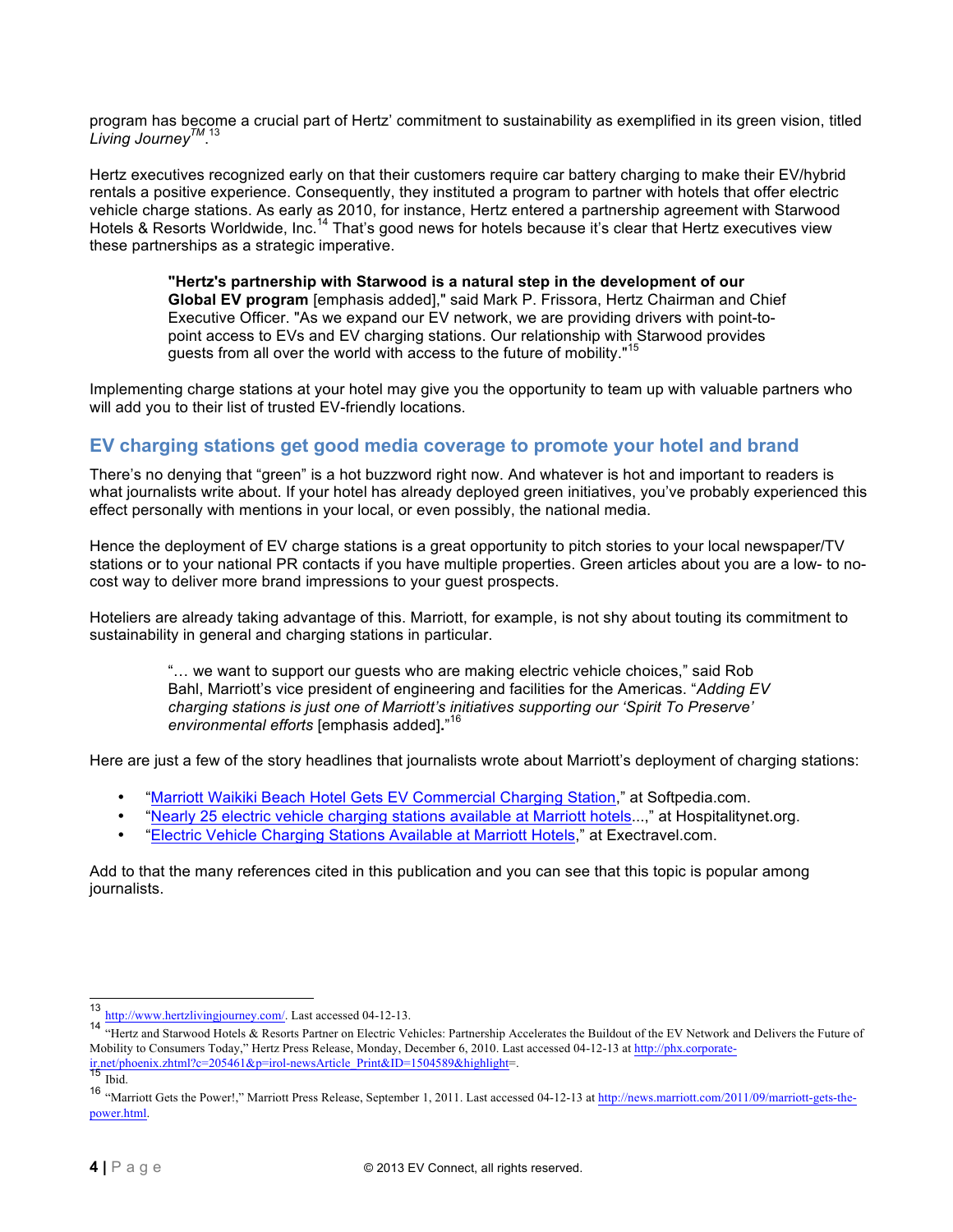# **EV-Friendly Hotels are Becoming the Norm**

While the implementation of charging stations is currently a differentiator in the marketplace, the trend toward widespread deployment is strong. We see a time in the not-too-distant future where it will be offered as a standard amenity in locations where it makes sense.

We are of that opinion because beyond private corporations, a significant economic driver for the deployment of electric vehicle charge stations is the U.S. federal government. Specifically, it offers generous tax credits for businesses deploying chargers via the Alternative Fuel Vehicle Refueling Property Credit. (More on that below.)

U.S. state departments of transportation are also joining the push to enable EV drivers. Drawing from American Recovery and Reinvestment Act funding, the states of Washington and Oregon have begun installing car battery charging stations along what they call "The West Coast Electric Highway." The project follows 550 miles of I-5 from the Canadian border in the north to the California state line in the south.<sup>17</sup> Dozens more charging stations are planned for California, which will complete the entire Electric Highway from Canada to Mexico.<sup>1</sup>

The Electric Highway is the most recent project demonstrating the U.S. west coast's commitment to electric vehicles. Previous to that Washington state already had an installed base of 1,000 charge stations, while Oregon boasted 800 chargers—both funded and deployed via the EV Project.<sup>19</sup>

#### **Figure 1: Fox News Partial List of Hotels with Charging Stations:**

- Ø **Sheraton Waikiki**, HI, Apr. 2011, 5 stations.
- Ø **Residence Inn** Chattanooga, TN, Oct. 2011, 2 stations.
- Ø **The Meritage Resort & Spa**, Napa, CA, Jan. 2012, 1 station/more to follow.
- Marriott-23 stations in at least five states and Denmark.
- Ø (2) **Hampton Inn**s, Knoxville, TN, Jan. 2012, 2 stations.
- Ø (2) **Holliday Inn**s, Knoxville, TN, Jan 2012, 2 stations.
- Ø **Lenox Hotel**, Boston, MA, 1 station.
- Hotel Monaco (Kimpton), Portland, OR, Oct. 2011. 2 stations + 50% discount for hybrid vehicle parking.
- Ø **Comfort Suites**, Palm Bay, FL, 1 station.
- Ø **Grand Geneva Resort & Spa**, Lake Geneva, WI, Apr. 2010, 1 station.
- Ø **The Verdanza Inn**, San Juan, PR, 1 station.
- Ø **The Fairmont Hotel** + The Fairmont Waterfront , Vancouver, Canada, Sept. 2012, 2 stations.

Source: "Are electric car-charging stations the new must-have hotel amenity?," January 31, 2012, (Fox News), Budget Travel. Last accessed 03-18-13.

What's of note to hoteliers like you is that many tourism-related businesses along the Electric Highway, including hotels, have installed charging stations to tap into the flow of electric vehicle drivers.<sup>20</sup>

With significant federal, state, corporate and citizen support, electric vehicles—along with their attendant charging stations—are likely to become the norm in transportation life.

Still, just because something is ubiquitous doesn't mean that you should adopt it as an amenity for your hotel. The following section discusses why offering electric car charging makes sound financial sense.

 $\frac{17}{18}$  http://westcoastgreenhighway.com/education.htm, last accessed 04-12-13.

<sup>18</sup> Chambers, Nick, "The Electric Vehicle Road-Trip Test: High-Speed Charging Stations Help EVs Explore the Northwest, Ease Range Anxiety," July 20, 2012. Last accessed 03-22-13 at http://www.motortrend.com/features/consumer/1207\_the\_electric\_vehicle\_road\_trip\_test/. 19 See http://westcoastgreenhighway.com/images/WCEH\_infrastructure.pdf. last accessed 04-12-13

<sup>20</sup> Chambers, Nick, "The Electric Vehicle Road-Trip Test, ibid.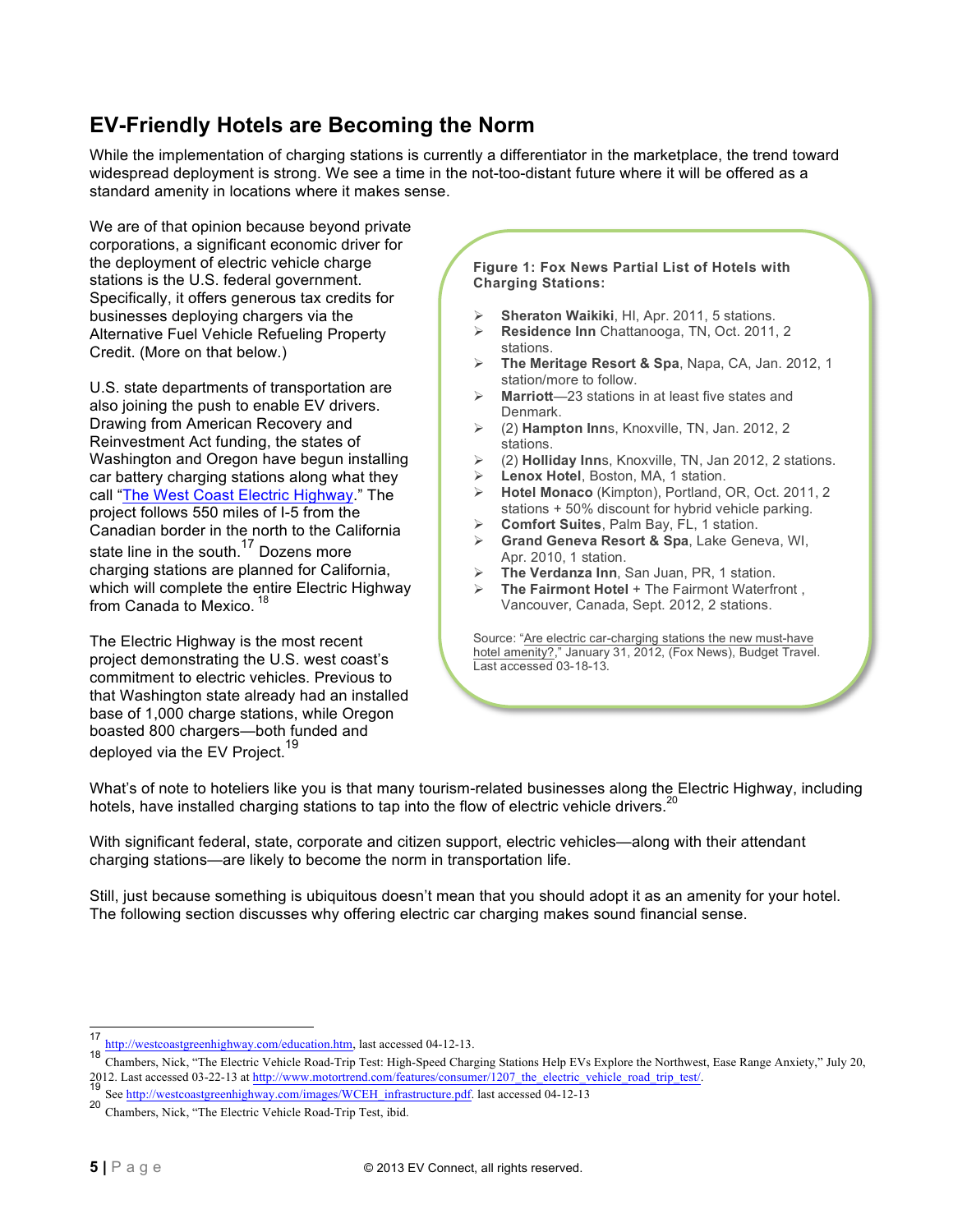## **Charging Stations Make Dollars and Sense for Your Hotel**

In order for you to make an informed decision about adding charge station amenities you need to understand the costs associated with implementing them along with the potential revenues they could generate after their deployment.

## **How much do EV charge stations cost?**

EV charging station costs may be broken down into *initial deployment* costs (hardware plus installation), and *ongoing* costs (management and maintenance) as shown in Figure 2 below. These costs can be offset by a number of things, such as government tax incentives as well as potential income your charging station(s) could earn.



*Figure 2: Charge station program cost elements.*

#### **Hardware**

Charging stations range in price from as low as \$1,500 for a stand-alone unit (not networked with other stations) and go up to \$5,000 for a smart, networked unit. Hotels purchasing multiple units would qualify for volume pricing.

#### **Installation**

Installation fees often include labor conducted by certified electricians, necessary conduit, wire, panel upgrades, electric service upgrades, and breakers, plus taxes and fees associated with any required permits. These costs can vary widely depending upon the physical citing of the charging station(s).

#### **Management and maintenance**

Once EV charge stations have been deployed, they incur ongoing operational costs. In addition to electricity costs, these may be divided into management and maintenance functions. Management activities include day-today customer service actions such as managing driver access, billing (if you charge users), providing driver support and uptime monitoring. Marketing also falls into this category as the promotion of your charging stations to your constituents (potential guests, EV drivers, partners and the media etc.) is an essential part of your success.

A maintenance regimen is likewise essential to ensure the safe and uninterrupted performance of your amenity. This includes such activities as preventative hardware/software maintenance as well as repairs and upgrades as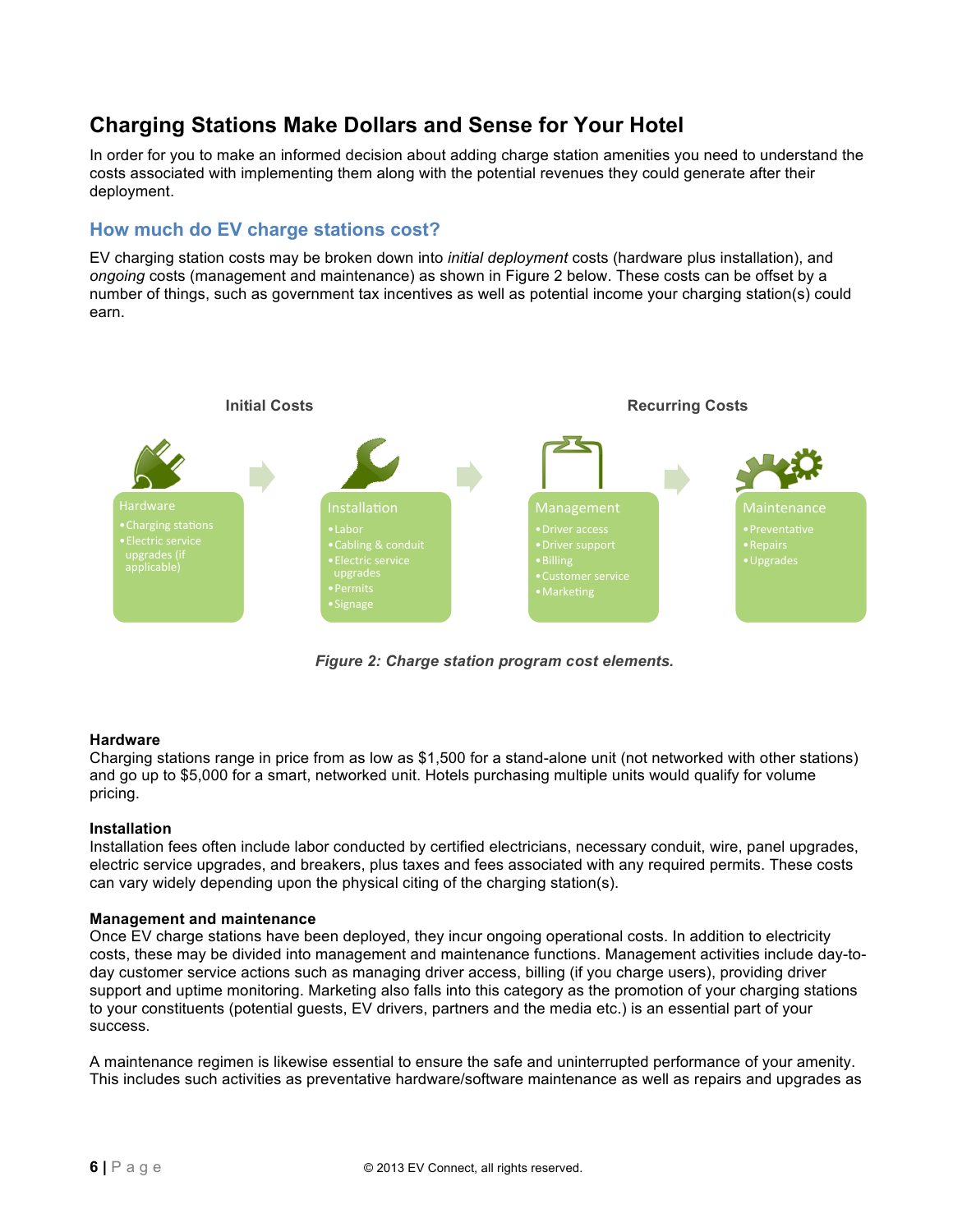needed. A good third-party electric vehicle supply equipment (EVSE) vendor can provide these core services through a multi-year contract for just a few hundred dollars per charging station, per year.

#### **Potential cost offsets-government credits and other incentives**

Your hotel may qualify to receive credits and other tax incentives from federal, state and city governments. For example, the US federal government has authorized legislation to promote the use of alternative fuels. One such incentive is the Alternative Fuel Vehicle Refueling Property Credit. Its provisions allow for a tax credit of 30 percent (up to \$30,000 *per business location*) of the cost of hardware and installation for alternative fueling equipment, **including charging stations**, which are covered under the provisions of this credit.<sup>21</sup>

### **Potential income sources from amenity EV charge stations**

Potential income related to your EV charging station amenity may come from the following categories:

- Retention of guests who re-book due to your EV amenity (earned loyalty + "only this hotel has it").
- Eco-centric EV drivers who learn about your charging station(s) through your marketing initiatives.
- EV drivers who learn of your EV-friendly hotel via partner channels like rental car companies.
- EV drivers who learn of your EV-friendly hotel via eco-centric entities such as Sabre, Travelocity and other green travel sites.
- EV drivers who learn about your EV-friendly hotel from media stories.
- EV drivers who discover your hotel on EV charge station maps like the one on the US Department of Energy website (http://www.afdc.energy.gov/fuels/electricity locations.html).
- Hotel amenity sales (restaurant, bar, spa) transacted while non-quest EV drivers use your charging station to "fuel" up.

#### **To help inform your decision about an EVSE program, it may help to do your own ROI worksheet**

For "New Revenues" in Table 4, consider the various incremental revenue sources your hotel(s) may realize from EV drivers. For "Costs", contact EV Connect or the vendor of your choice to get cost estimates based on your specific situation and needs. Keep in mind that you may also want to weigh the cost of managing your EV charging program completely in-house versus hiring a full-service program like EV Connect's Management Services.

| <b>New Revenues</b>                                                     | <b>Costs</b>                                                | <b>Initial</b> | <b>Recurring</b> |
|-------------------------------------------------------------------------|-------------------------------------------------------------|----------------|------------------|
| New & repeat hotel stay nights due to EV drivers                        | Charge stations                                             |                |                  |
| Eco-centric EV drivers who book in response to<br>marketing initiatives | Installation                                                |                |                  |
| EV rental car customers referred to your hotel by a)                    | *EV Connect Management                                      |                |                  |
| rental car companies, b) Travelocity and other sites                    | Services                                                    |                |                  |
| EV drivers who book after seeing you in print/media                     | **Electricity per station (if<br>not covered by EV drivers) |                |                  |
| Hotel amenity sales to EV drivers stopping by to<br>fuel up.            | ***Staff resources                                          |                |                  |
| Total:                                                                  |                                                             |                |                  |

*Table 4: EV charge station amenity ROI at your hotel.*

\*Contact EV Connect for a personal quote.

<sup>\*\*</sup> Average electricity costs per charge station can be estimated at 260 days per year for 8 hours each day at 3.3 kWh (average \$0.12 per kWh).

<sup>\*\*\*</sup> With EV Connect's Management Services, your staff does not have to operate or maintain your charge stations, nor do they have to provide support to drivers.

 <sup>21</sup> Source: http://www.law.cornell.edu/uscode/text/26/30C.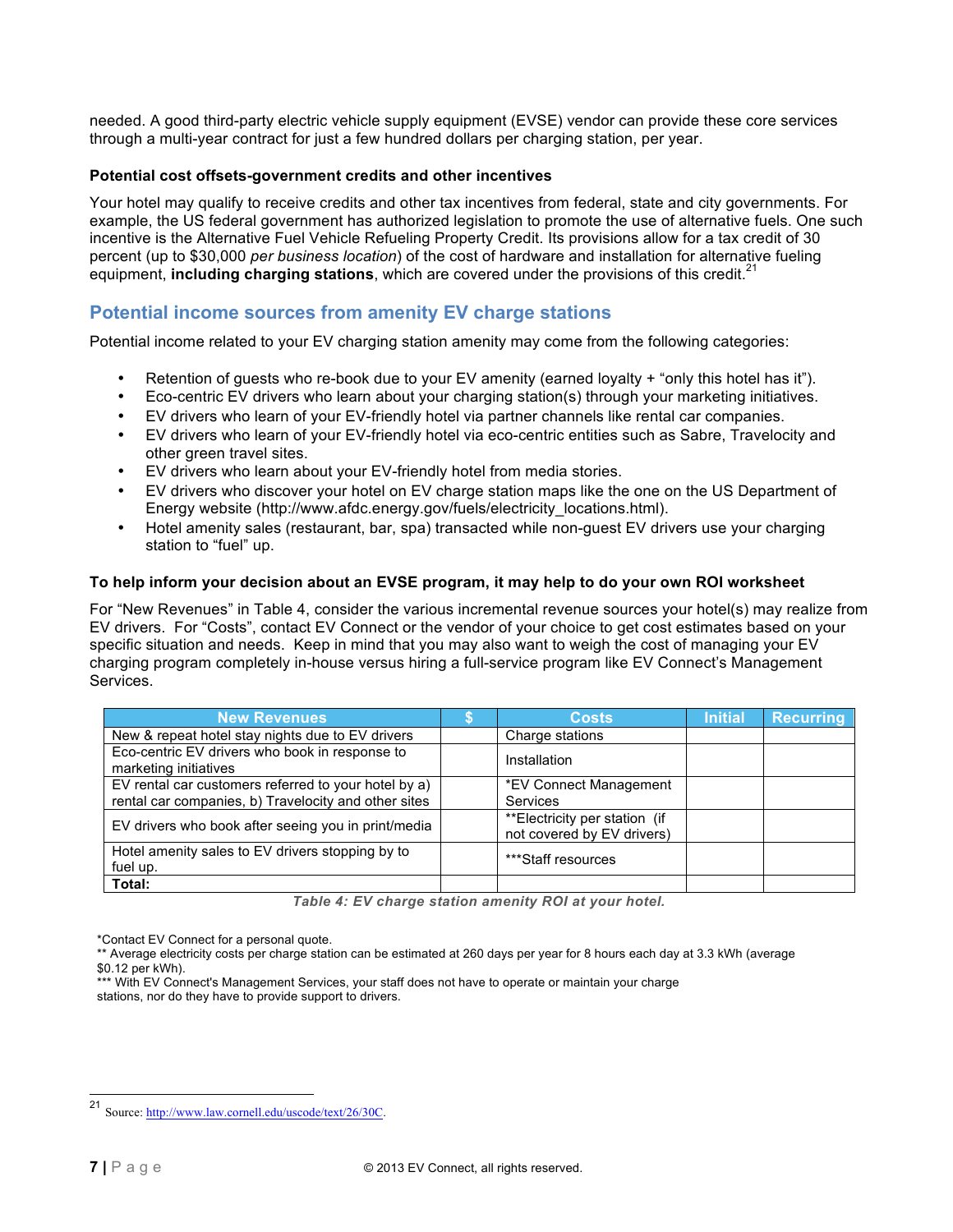## **What are My Next Steps?**

There are many variables that factor into a decision to offer an EV charging station amenity. And while electric vehicles have been around for over a century, the deployment of a modern and efficient EV charging network can be complex.

**For that reason, we suggest that you enlist the help of firms with EV-industry expertise and experience.** That includes companies with a proven track-record of working with EV-certified installers, regulatory agencies, and various EV charging station vendors. Such companies can assist you with every step of establishing an electric vehicle charge station program. That includes helping you plan your EV charge station program, identifying the charge stations that are right for you, and simplifying the installation process - and then being able to manage the whole program for you so you don't have to give it another thought.

Ideally, your chosen vendor would be EV-hardware agnostic. That means that they are not contractually obligated to sell any specific brands of equipment.

"… [EV charge stations are] not just an amenity. It's what the customer is looking for. It's convenient for them and gives them another reason to come to our hotel rather than go to another one."

Alex Attia, General Manager, Charles Hotel, Cambridge, Mass

Source: Harriet Edleson, "Automobile charging stations are starting to make an impact at hotels." Wed January 02, 2013.

Consequently, they are free to recommend the charge stations that are right for you.

At a minimum, these firms should offer a free site assessment and quote. The assessment can include information about your site(s), some information about products being offered, and pricing for what it will cost to implement, operate, and maintain your charging stations. With this valuable information in hand, you'll be able to make an informed decision about implementing your hotel's branded EV charge station network.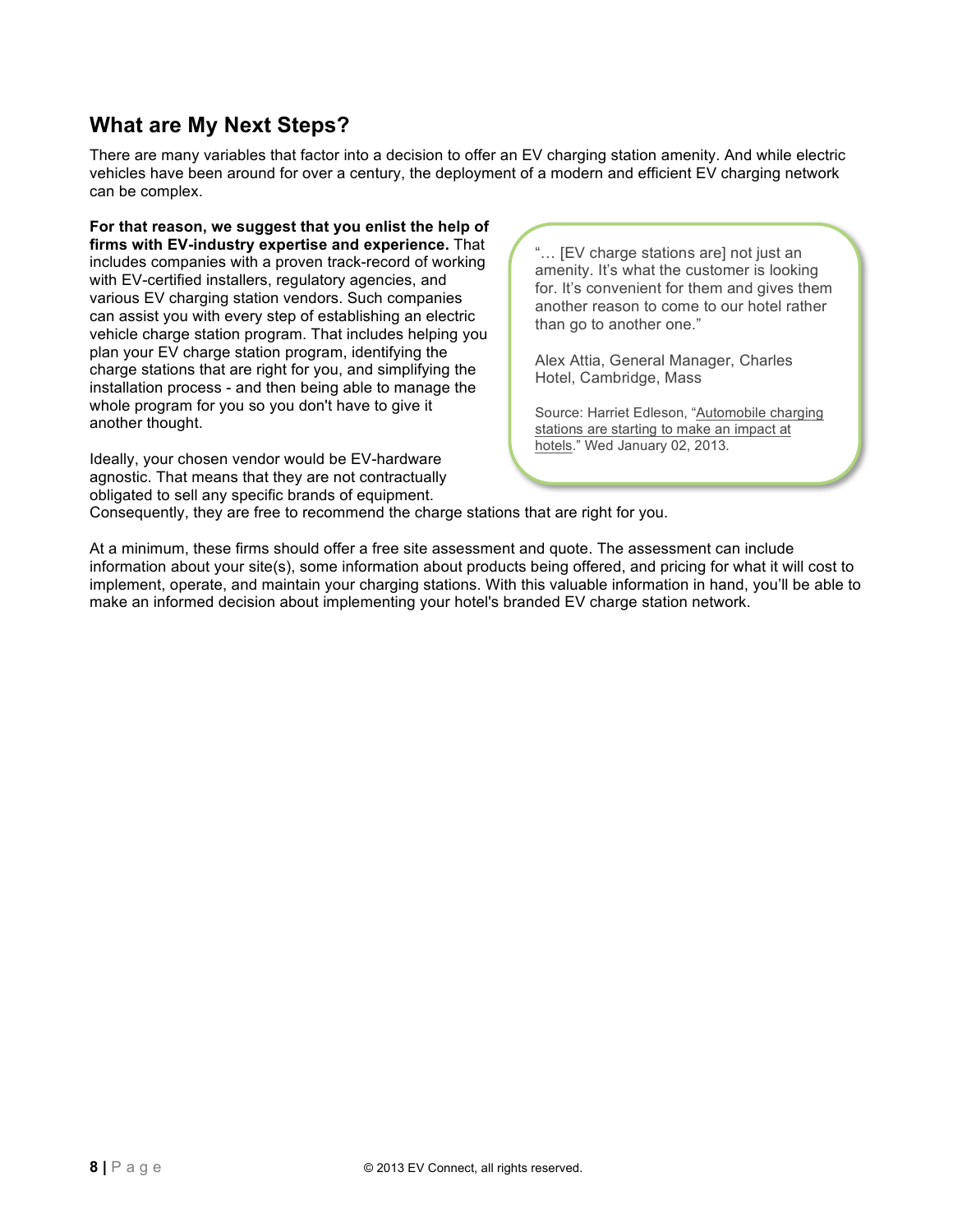## **EV Connect, Inc, is the Full-Service, One-Stop Shop for Your Hotel EV Charging Needs**

Hotels turn to EV Connect for a simple and cost-effective way to provide turn-key, customer-owned and branded EV charging programs for their electric-vehicle-driving employees and constituents.

EV Connect offers:

- § Professional EV program design,
- **Hardware consultation, procurement, installation and maintenance,**
- § EV charge station network management,
- EV driver support,
- Monitoring and maintenance,<br>■ Driver and site support
- Driver and site support,
- § Software platform upon which to build customer-specific features and applications.

When you work with us, you won't get a one-size-fits-all public charge station. Rather, you get a professionallyexecuted, private EV charge station network that allows you to "own" the EV driver, not turn them over to a third party. Your private network is also branded with your logo to reinforce your hotel's image.

Our networked charging solutions make administration a breeze, allowing centrally-managed, trouble-free oversight of charge station assets, performance, and usage at a single hotel or across multiple facilities. To ensure a positive guest experience, our solutions leverage user-friendly software applications and interfaces. Moreover, your guests' convenience comes first with features that make it easy for them to reserve time on your hotel's charge stations. When their vehicle is "full" they are notified by text or email. These, plus other customer "touches" support your goal of delivering an excellent guest experience.

With nearly four decades of collective knowledge and leadership in the electric vehicle industry, we have unmatched experience in the design, installation and management of EV charging programs. Our project managers sweat every detail—from helping you select the right charge stations to permitting, inspections and working with your utility if necessary. All that translates into a hassle-free and cost-effective installation and operating experience for you.

**Contact one our specialists today for more information and to request a free site assessment and quote. There's no obligation and you'll get the information you need to make the best decision for your hotel.** 

Phone: 888-780-0062

Email us at: info@evconnect.com

Website: www.evconnect.com